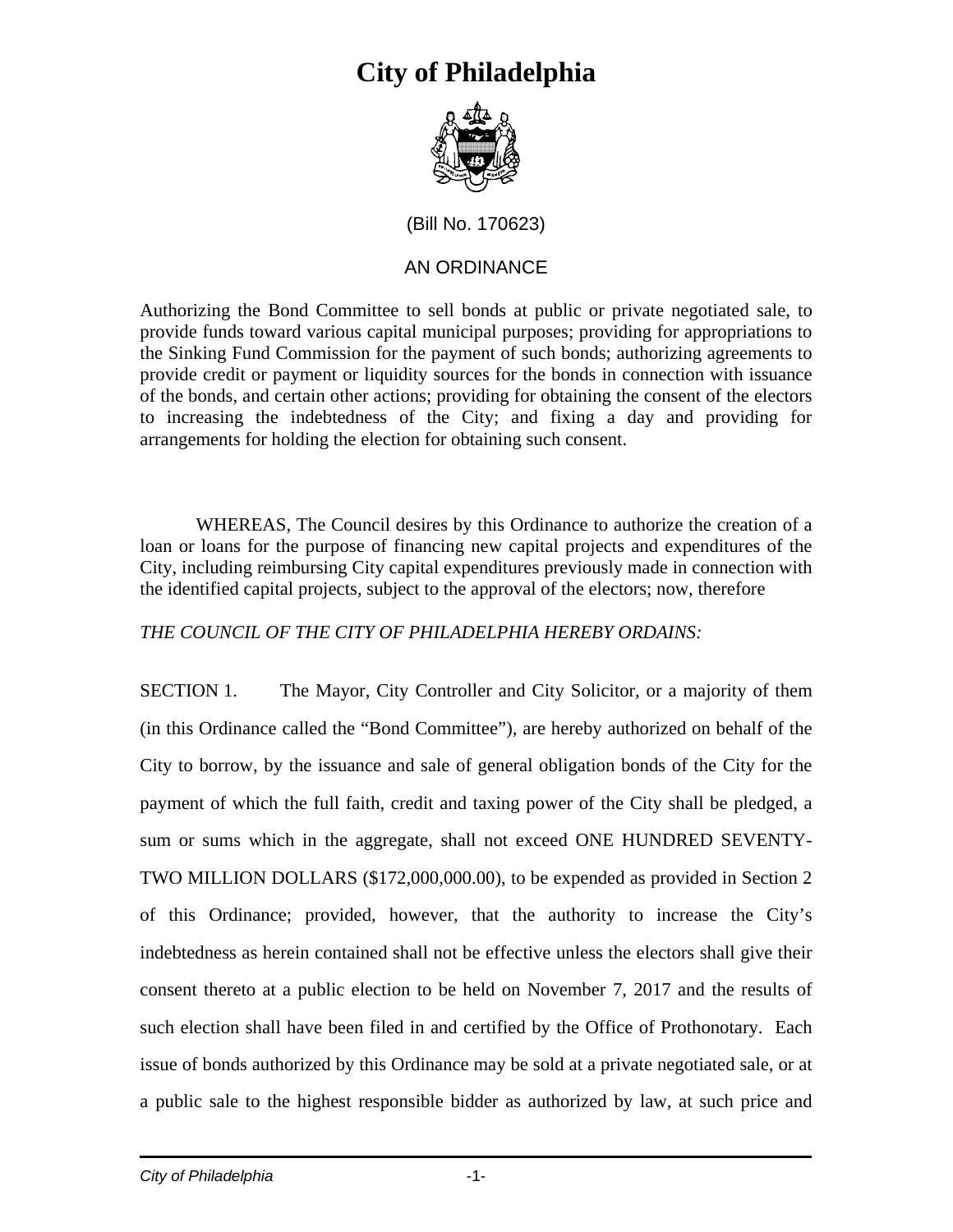upon such other terms and conditions not inconsistent with this Ordinance and other applicable law as the Bond Committee shall prescribe. The Council finds that, if a private negotiated sale is utilized, sale of all or any portion of the Bonds authorized by the Ordinance at a private negotiated sale or sales is in the best financial interest of the City.

SECTION 2. The monies raised by the loan or loans authorized by Section 1 of this Ordinance shall be used as authorized by the Act of June 15, 1915, P.L. 846, Section 1 (53 P.S. §15782) to provide capital funds for and toward the acquisition of interests in real estate, property and equipment and the extension, construction and improvement of facilities and other capital expenditures, including reimbursement of City capital expenditures, for the following purposes, and in amounts not to exceed, as follows:

| Transit                                   | 4,767,309    |
|-------------------------------------------|--------------|
| <b>Streets and Sanitation</b>             | 23,997,918   |
| <b>Municipal Buildings</b>                | 95,666,840   |
| Parks, Recreation and Museums             | 32, 325, 872 |
| <b>Economic and Community Development</b> | 15,242,061   |
| Total                                     | 172,000,000  |

 Provided that, with the approval of Council, so much of the total loan or loans as it may not be practical, advisable or desirable to use for any of the forgoing purposes may be used for any of the other purposes listed.

SECTION 3. The date of each issue of bonds authorized under this Ordinance, the determination whether to issue such bonds in different series, the maturities of such bonds or series of bonds, the provision for payments into the sinking fund created by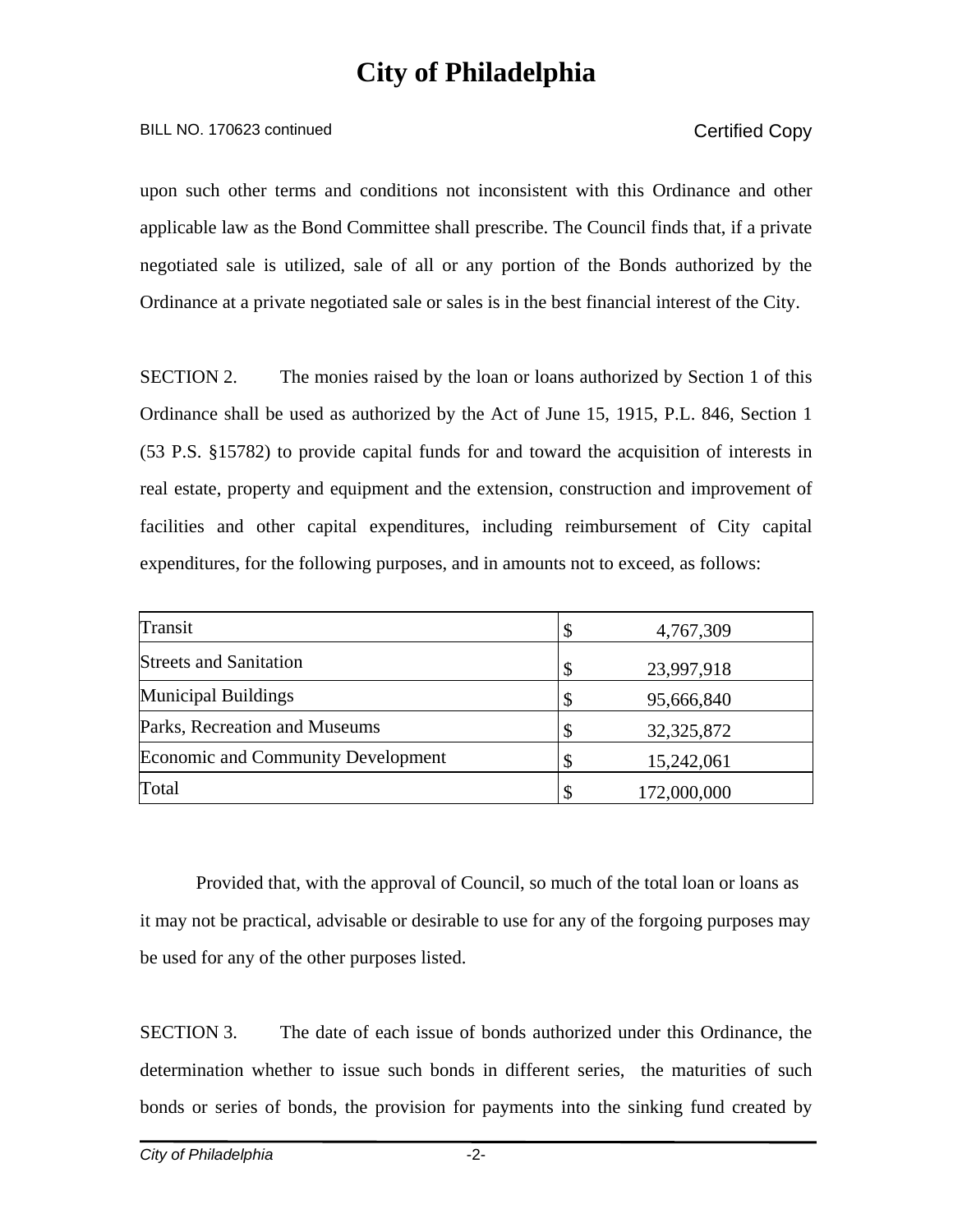### BILL NO. 170623 continued Copy

Section 4 hereof, which payments must be in equal or graded annual or other periodic installments, commencing as to at least one series on a date not more than one and onehalf (1-1/2) years from the date of such bonds, and the other terms, conditions, provisions and details thereof, within the requirements and limitations of this Ordinance, shall be determined by the Bond Committee, or as applicable, may be specified in the purchase proposal of the successful bidder or bidders for the bonds responsive to specifications of the bidding. The bonds of each issue shall be in denominations of five thousand dollars (\$5,000) or any whole multiple thereof, and shall be in such form (including book entry securities) or combination of forms as the Bond Committee shall determine.

 The bonds shall bear interest from the date thereof at prescribed rates, including variable rates (not exceeding any limitation prescribed by law) payable initially on a date not more than nine (9) months from the date of the bonds and weekly, monthly, quarterly or semi-annually or annually thereafter to maturity or prior redemption, if any; may be subject to redemption prior to maturity at the option of the City, either as a whole or from time to time in part, or be subject to mandatory redemption, on prescribed dates, at prescribed prices, not less than par, and, in respect of partial redemption, by lot or by prescribed order and within orders by lot; and shall be payable as to both principal and interest at the office of the City's Fiscal Agent in the lawful money of the United States. If bonds of any issues shall be subject to redemption prior to maturity, such redemption shall be made only after mailing notice of redemption to the registered owners of bonds at the owner's address on the registry of the Fiscal Agent not less than ten (10) nor more than forty-five (45) days prior to the date fixed for redemption.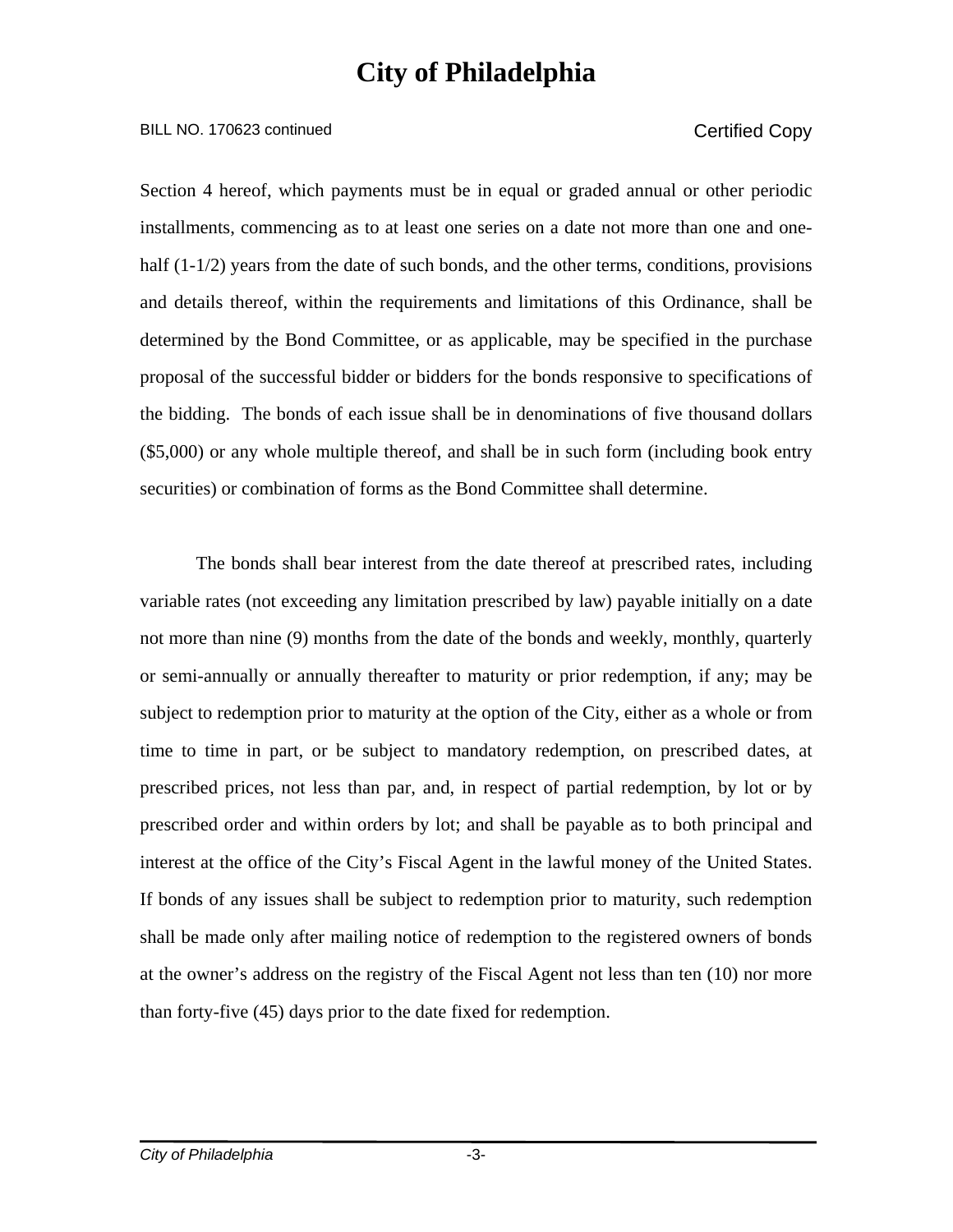### BILL NO. 170623 continued Copy

SECTION 4. There is hereby created a sinking fund to be administered by the Sinking Fund Commission for the payment of the principal of and interest on the bonds of each issue authorized by this Ordinance. The City covenants that in each year in which such issue of bonds shall be outstanding, there shall be appropriated from the tax and other general revenues of the City to the Sinking Fund Commission for deposit to the credit of each such sinking fund a sum at least equal to the interest on and the principal of such bonds as the same becomes due and payable. The amounts of such appropriations shall be paid over on the respective due dates of required sinking fund payments for such principal and interest. The City also covenants that, in each year the Agreements (defined in Section 5) are outstanding, it shall appropriate from the tax and other revenues of the City sufficient funds to meet its obligations as they become due under the Agreements.

 The City covenants that, so long as any bonds issued by virtue of this Ordinance shall remain unpaid, it will make payments out of its sinking fund or any other of its general revenues or funds at such times and in such annual amounts as shall be sufficient for the payment of the interest thereon and the principal thereof when due, and so long as the Agreements are outstanding, it will make payments out of its general revenues or funds at such time and in such amounts as shall be sufficient to pay the City's obligations under the Agreements.

SECTION 5. The Bond Committee is authorized on behalf of the City to enter into agreements (the "Agreements") with any bank, insurance company or other appropriate entity providing credit or payment or liquidity sources for the bonds, including, without limitation, letters of credit, lines of credit and insurance in connection with the issuance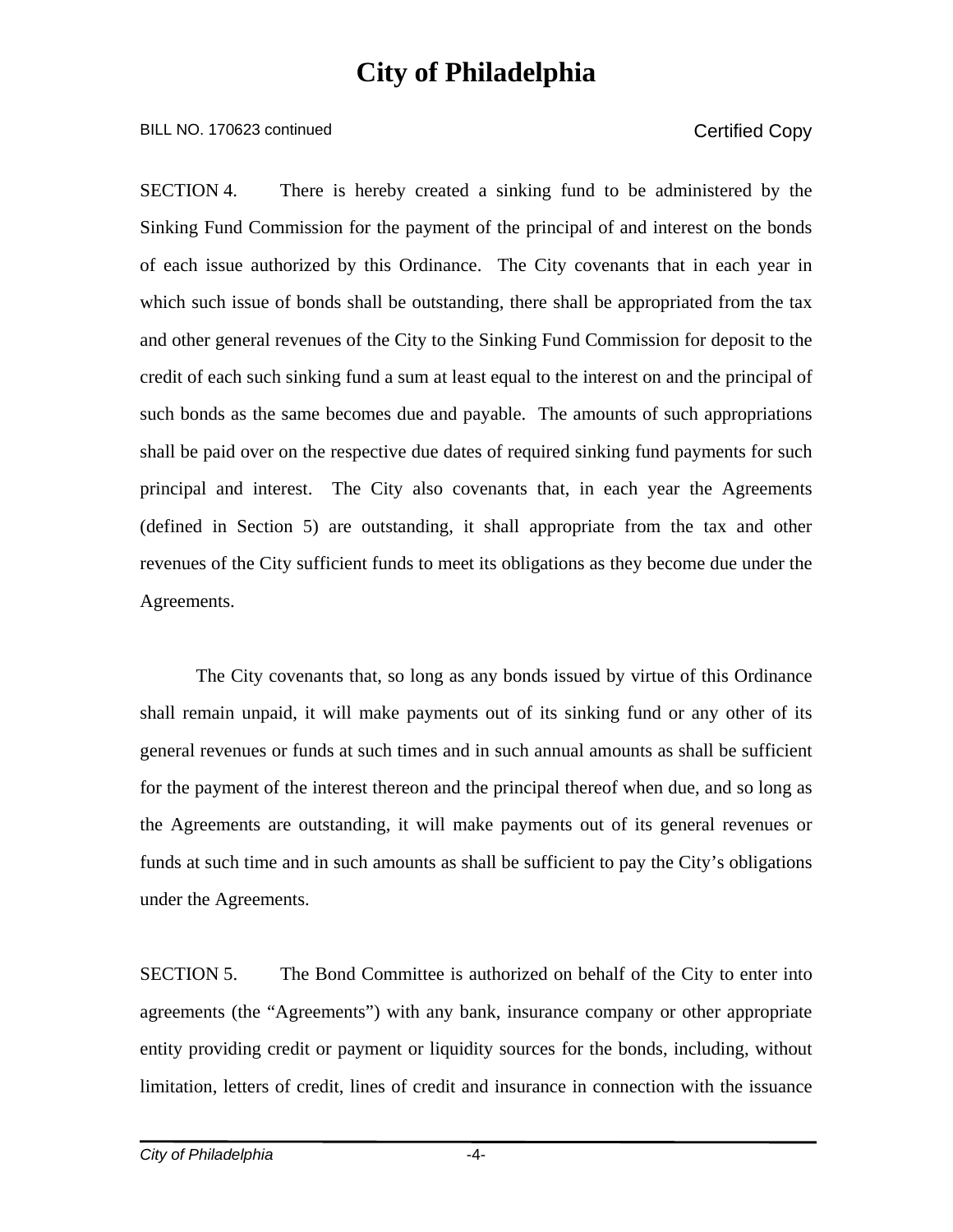### BILL NO. 170623 continued Copy

of the bonds. Such Agreements may provide for payment or acquisition of the bonds if the City does not pay the bonds when due and may provide for repayment to the bank or other institution from the date of such payment or acquisition. The Bond Committee is authorized to take any and all other actions as may be necessary to effect this Ordinance.

SECTION 6. For the purpose of obtaining the consent of the electors to the increase of the City's indebtedness in the sum of ONE HUNDRED SEVENTY-TWO MILLION DOLLARS (\$172,000,000.00), as authorized in Section 1, the Council by its Clerk, shall after the passage of this Ordinance,

 (i) promptly transmit to the Board of Elections a certified copy of this Ordinance; and

 (ii) give notice by advertisement once a week for three (3) weeks in each of two (2) daily newspapers having a bona fide circulation in Philadelphia of at least thirty thousand (30,000) copies per issue and also in the Legal Intelligencer of an election to be held on Tuesday, November 7, 2017 for the purpose of obtaining such consent. The notice of advertisement shall contain a summary of the provisions of each section of this Ordinance and shall also set forth a certificate of the City Controller as required by the Act of June 25, 1919, P.L. 581, Article XVIII, Section 5, as amended (53 P.S. §12585).

SECTION 7. The proper officers are hereby authorized and directed to prepare and distribute the necessary voting equipment and paraphernalia, and to take such action as may be required for the holding of said election as provided for in the laws of the Commonwealth of Pennsylvania governing the increase of indebtedness of cities of the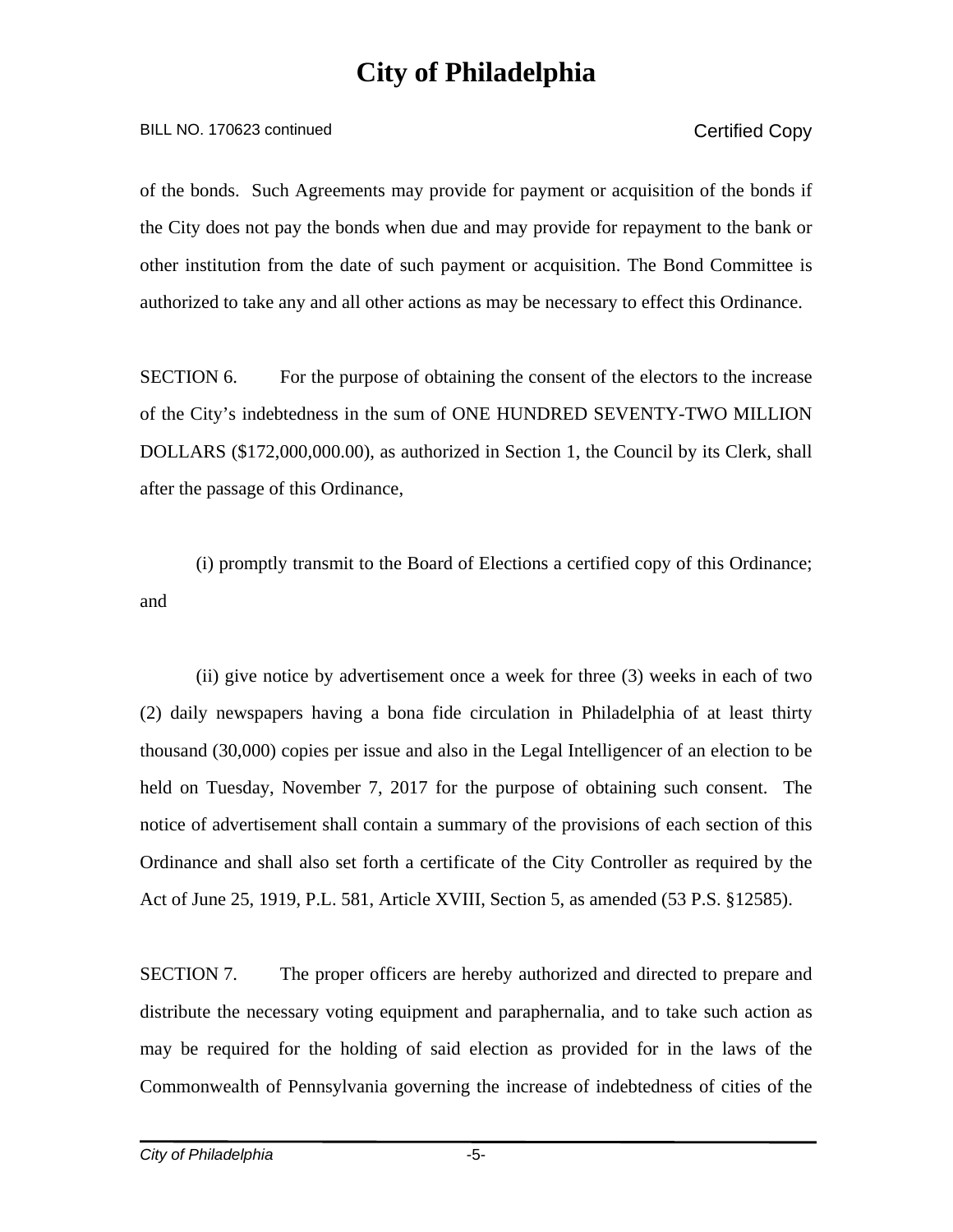### BILL NO. 170623 continued Copy

first class and holding elections thereof. In furtherance thereof, the following question is to be placed on the ballot, to be answered "Yes" or "No":

 Should the City of Philadelphia borrow ONE HUNDRED SEVENTY-TWO MILLION DOLLARS (\$172,000,000.00) to be spent for and toward capital purposes as follows: Transit; Streets and Sanitation; Municipal Buildings; Parks, Recreation and Museums; and Economic and Community Development?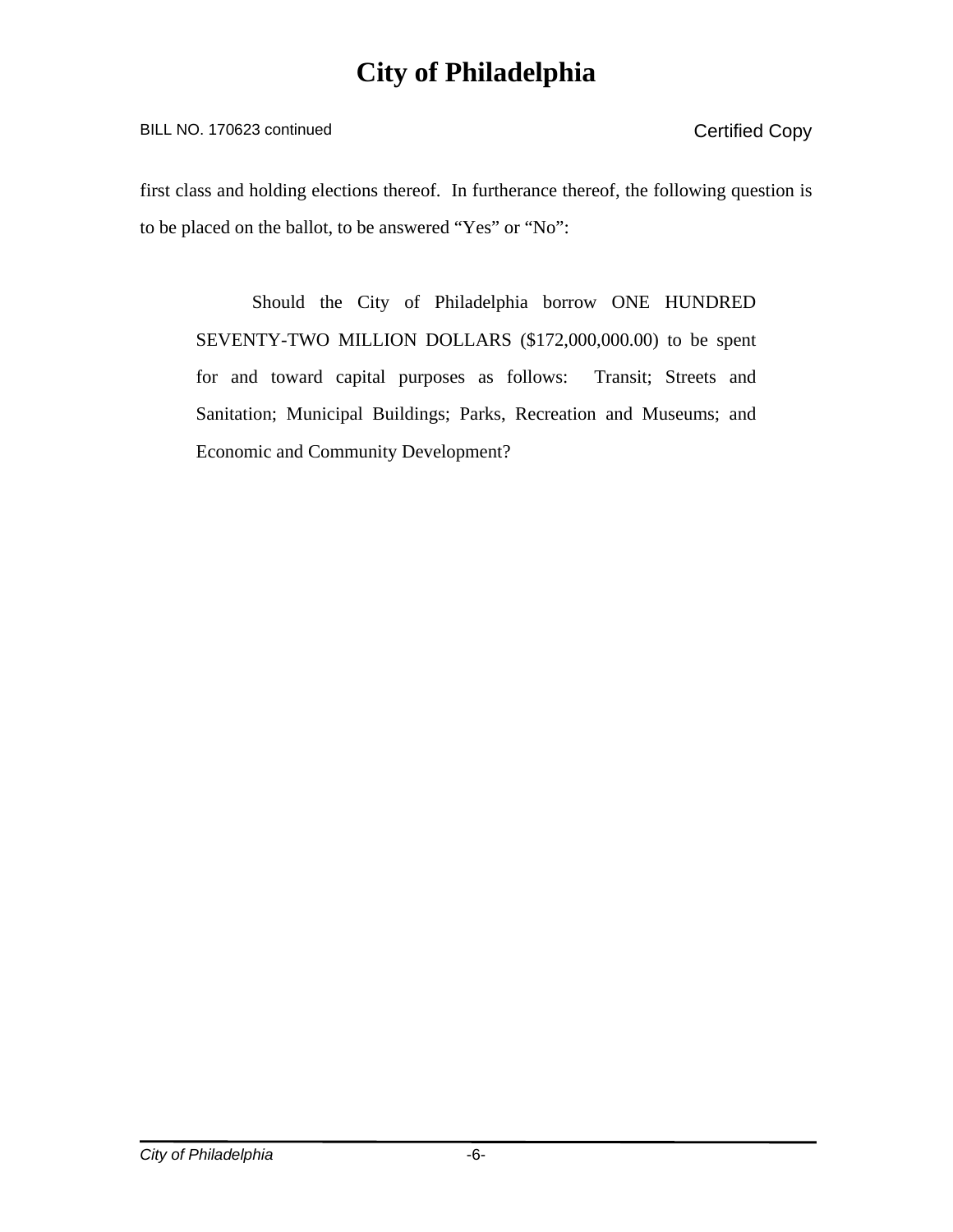BILL NO. 170623 continued Copy